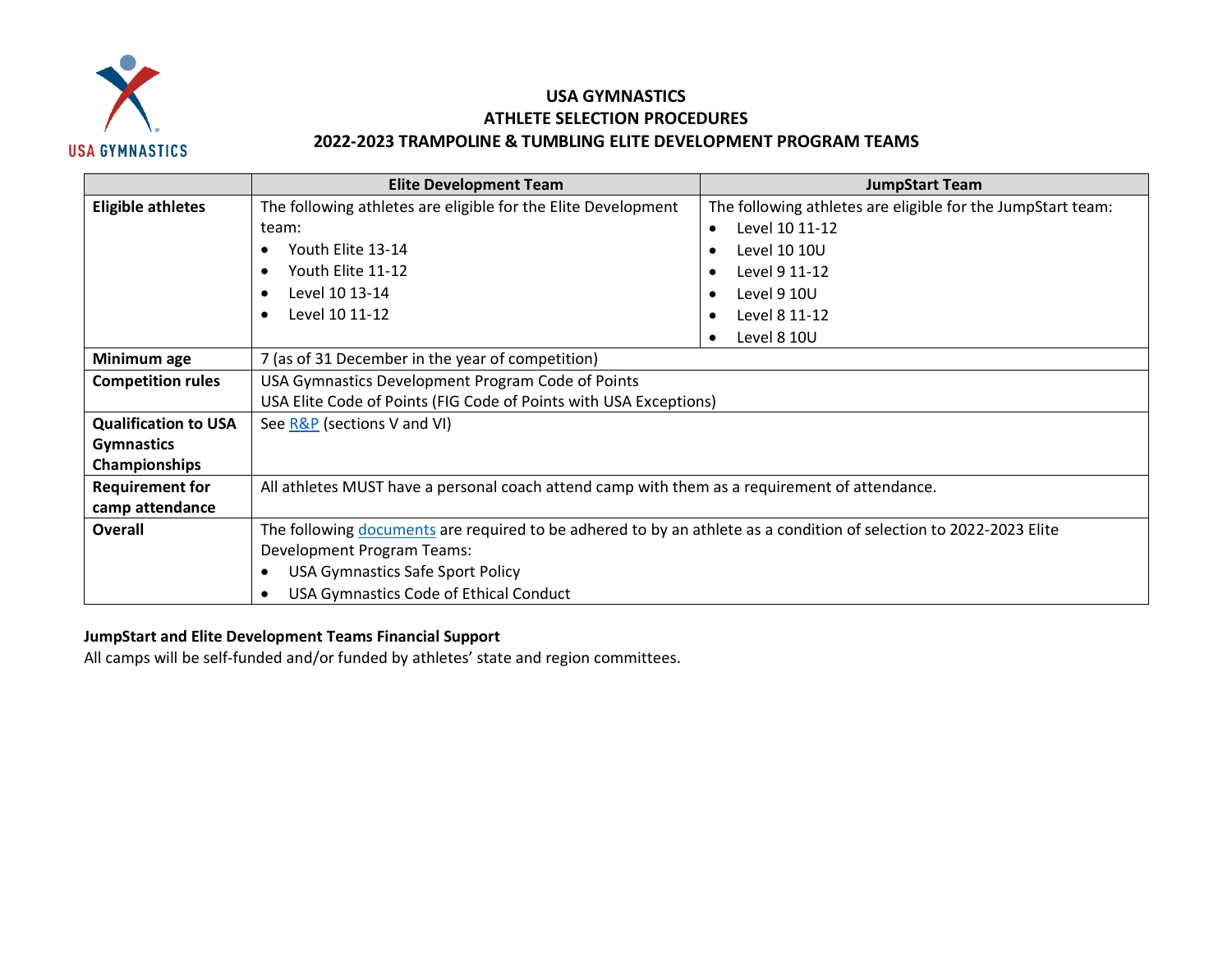| <b>Trampoline</b>         | <b>Elite Development Team</b>                                       | <b>JumpStart Team</b>                                                                                                        |
|---------------------------|---------------------------------------------------------------------|------------------------------------------------------------------------------------------------------------------------------|
| <b>Competition format</b> | Elite Challenge Qualification 1: 2 routines<br>$\bullet$            | USA Gymnastics Championships Qualification 1: 2<br>$\bullet$                                                                 |
|                           | USA Gymnastics Championships Qualification 1: 2<br>$\bullet$        | routines                                                                                                                     |
|                           | routines                                                            | JumpStart Testing: per JumpStart Testing Procedures                                                                          |
|                           |                                                                     | All athletes must complete JumpStart Testing and attend                                                                      |
|                           |                                                                     | USA Gymnastics Championships as a requirement of                                                                             |
|                           |                                                                     | selection.                                                                                                                   |
| Max number of             | 16 athletes per gender                                              | 16 athletes per gender                                                                                                       |
| athletes                  |                                                                     |                                                                                                                              |
| <b>Definitions</b>        | Minimum Qualification Score: The sum of Routine 1 and               | Qualification Score: The sum of Routine 1 and Routine 2 from                                                                 |
|                           | Routine 2 from Qualification 1 at a single event.                   | Qualification 1 at a single event.                                                                                           |
|                           | 83.5<br>$\bullet$                                                   |                                                                                                                              |
| Qualification             | 1. Youth Elite 13-14 athletes with the four (4) highest             | 1. Level 10 11-12 athletes with the two (2) highest                                                                          |
|                           | Qualification Scores, provided they have met or exceeded            | <b>Qualification Scores.</b>                                                                                                 |
|                           | the Minimum Qualification Score at least once in the                | 2. Level 10 10U athletes with the two (2) highest                                                                            |
|                           | selection process.                                                  | <b>Qualification Scores.</b>                                                                                                 |
|                           | Youth Elite 11-12 athletes with the four (4) highest<br>2.          | 3. In addition to athletes selected from 1 and 2 above, Level                                                                |
|                           | Qualification Scores, provided they have met or exceeded            | 10 athletes with the two (2) highest JumpStart testing                                                                       |
|                           | the Minimum Qualification Score at least once in the                | scores.                                                                                                                      |
|                           | selection process.                                                  | 4. Level 9 11-12 athletes with the two (2) highest                                                                           |
|                           | In addition to athletes selected from 1 and 2 above,<br>3.          | <b>Qualification Scores.</b>                                                                                                 |
|                           | athletes across all divisions with the eight (8) highest            | 5. Level 9 10U athletes with the two (2) highest                                                                             |
|                           | Qualification Scores, provided they have met or exceeded            | <b>Qualification Scores.</b>                                                                                                 |
|                           | the Minimum Qualification Score at least once in the                | 6. In addition to athletes selected from 4 and 5 above, Level                                                                |
|                           | selection process.                                                  | 9 athletes with the two (2) highest JumpStart testing                                                                        |
|                           | If less than two (2) athletes from any division hit the<br>4.       | scores.                                                                                                                      |
|                           | minimum score, up to two (2) athletes per division total            | 7. Level 8 11-12 athlete with the highest Qualification Score.                                                               |
|                           | may be selected, ranked by Qualification Score.                     | Level 8 10U athlete with the highest Qualification Score.<br>8.                                                              |
|                           | If less than eight (8) athletes are selected using bullets 1-<br>5. | In addition to athletes selected from 7 and 8 above, Level<br>9.                                                             |
|                           | 4 above, up to eight (8) athletes total may be selected,            | 8 athletes with the two (2) highest JumpStart testing                                                                        |
|                           | ranked by Qualification Score.                                      | scores.                                                                                                                      |
|                           |                                                                     | 10. If less than three (3) athletes from any Level are selected<br>using bullets 1-9 above, up to 3 athletes per Level total |
|                           |                                                                     |                                                                                                                              |
|                           |                                                                     | may be selected, ranked by Qualification Score.                                                                              |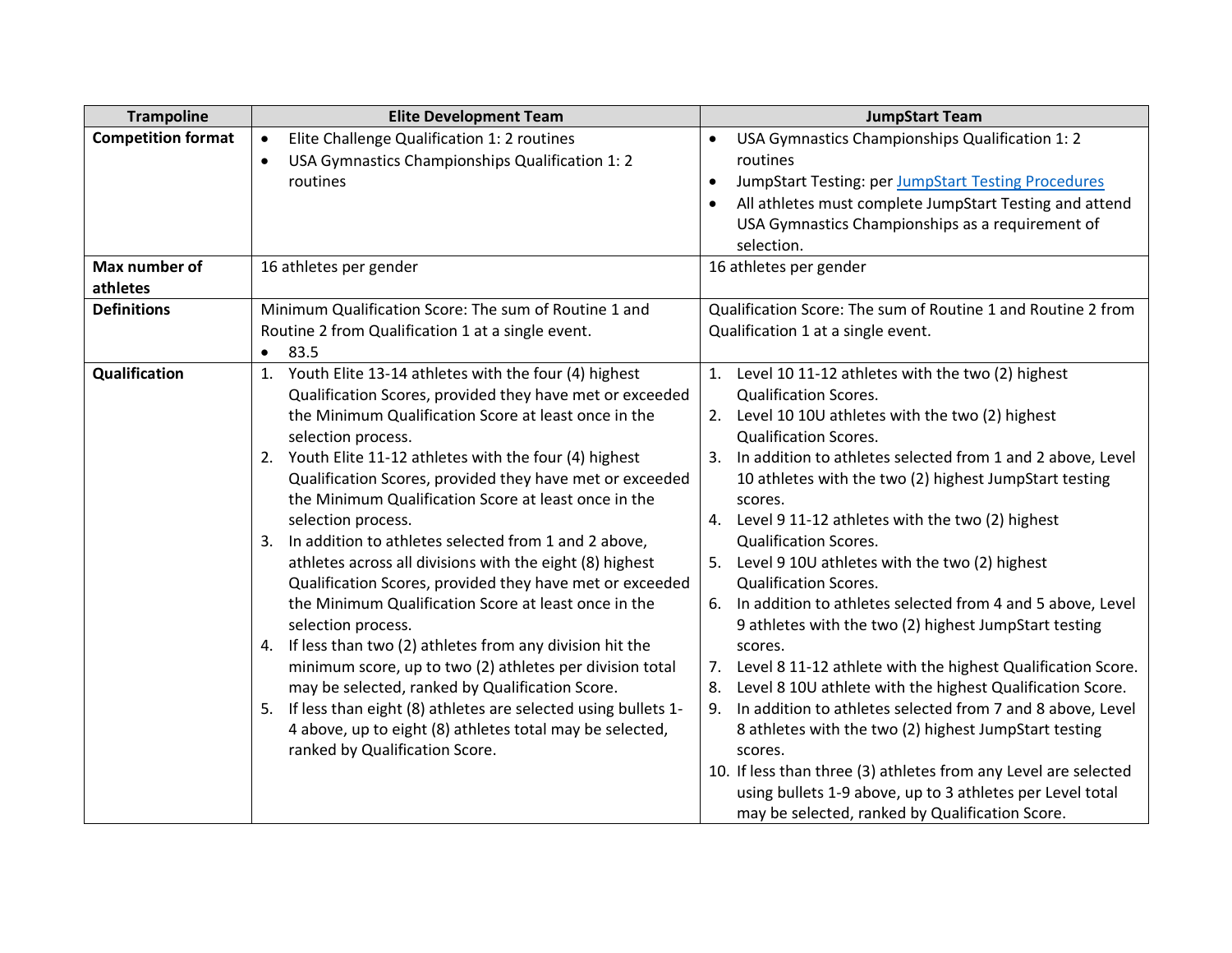| <b>Tumbling</b>           | <b>Elite Development Team</b>                                       | <b>JumpStart Team</b>                                                |
|---------------------------|---------------------------------------------------------------------|----------------------------------------------------------------------|
| <b>Competition format</b> | Elite Challenge Qualification 1: 2 passes                           | USA Gymnastics Championships Qualification 1: 2 passes<br>$\bullet$  |
|                           | USA Gymnastics Championships Qualification 1: 2 passes<br>$\bullet$ | JumpStart Testing: per JumpStart Testing Procedures<br>$\bullet$     |
|                           |                                                                     | All athletes must complete JumpStart Testing and attend<br>$\bullet$ |
|                           |                                                                     | USA Gymnastics Championships as a requirement of                     |
|                           |                                                                     | selection.                                                           |
| Max number of             | 12 athletes per gender                                              | 12 athletes per gender                                               |
| athletes                  |                                                                     |                                                                      |
| <b>Definitions</b>        | Minimum Qualification Score: The sum of Pass 1 and Pass 2           | Qualification Score: The sum of Routine 1 and Routine 2 from         |
|                           | from Qualification 1 at a single event.                             | Qualification 1 at a single event.                                   |
|                           | 41.0<br>$\bullet$                                                   |                                                                      |
| Qualification             | Youth Elite 13-14 athletes with the four (4) highest<br>1.          | Level 10 11-12 athletes with the two (2) highest<br>1.               |
|                           | Qualification Scores, provided they have met or exceeded            | <b>Qualification Scores.</b>                                         |
|                           | the Minimum Qualification Score at least once in the                | Level 10 10U athletes with the two (2) highest<br>2.                 |
|                           | selection process.                                                  | <b>Qualification Scores.</b>                                         |
|                           | Youth Elite 11-12 athletes with the four (4) highest<br>2.          | In addition to athletes selected from 1 and 2 above, Level<br>-3.    |
|                           | Qualification Scores, provided they have met or exceeded            | 10 athletes with the two (2) highest JumpStart testing               |
|                           | the Minimum Qualification Score at least once in the                | scores.                                                              |
|                           | selection process.                                                  | Level 9 11-12 athlete with the highest Qualification Score.          |
|                           | In addition to athletes selected from 1 and 2 above,<br>3.          | Level 9 10U athlete with the highest Qualification Score.<br>5.      |
|                           | athletes across all divisions with the four (4) highest             | In addition to athletes selected from 4 and 5 above, Level<br>6.     |
|                           | Qualification Scores, provided they have met or exceeded            | 9 athlete with the highest JumpStart testing score.                  |
|                           | the Minimum Qualification Score at least once in the                | Level 8 11-12 athlete with the highest Qualification Score.<br>7.    |
|                           | selection process.                                                  | Level 8 10U athlete with the highest Qualification Score.<br>8.      |
|                           | If less than two (2) athletes from any division hit the<br>4.       | In addition to athletes selected from 7 and 8 above, Level<br>9.     |
|                           | minimum score, up to two (2) athletes per division total            | 8 athlete with the highest JumpStart testing score.                  |
|                           | may be selected.                                                    | 10. If less than three (3) athletes from any Level are selected      |
|                           | If less than six (6) athletes are selected using bullets 1-4<br>5.  | using bullets 1-9 above, up to three (3) athletes per Level          |
|                           | above, up to six (6) athletes total may be selected.                | total may be selected, ranked by Qualification Score.                |